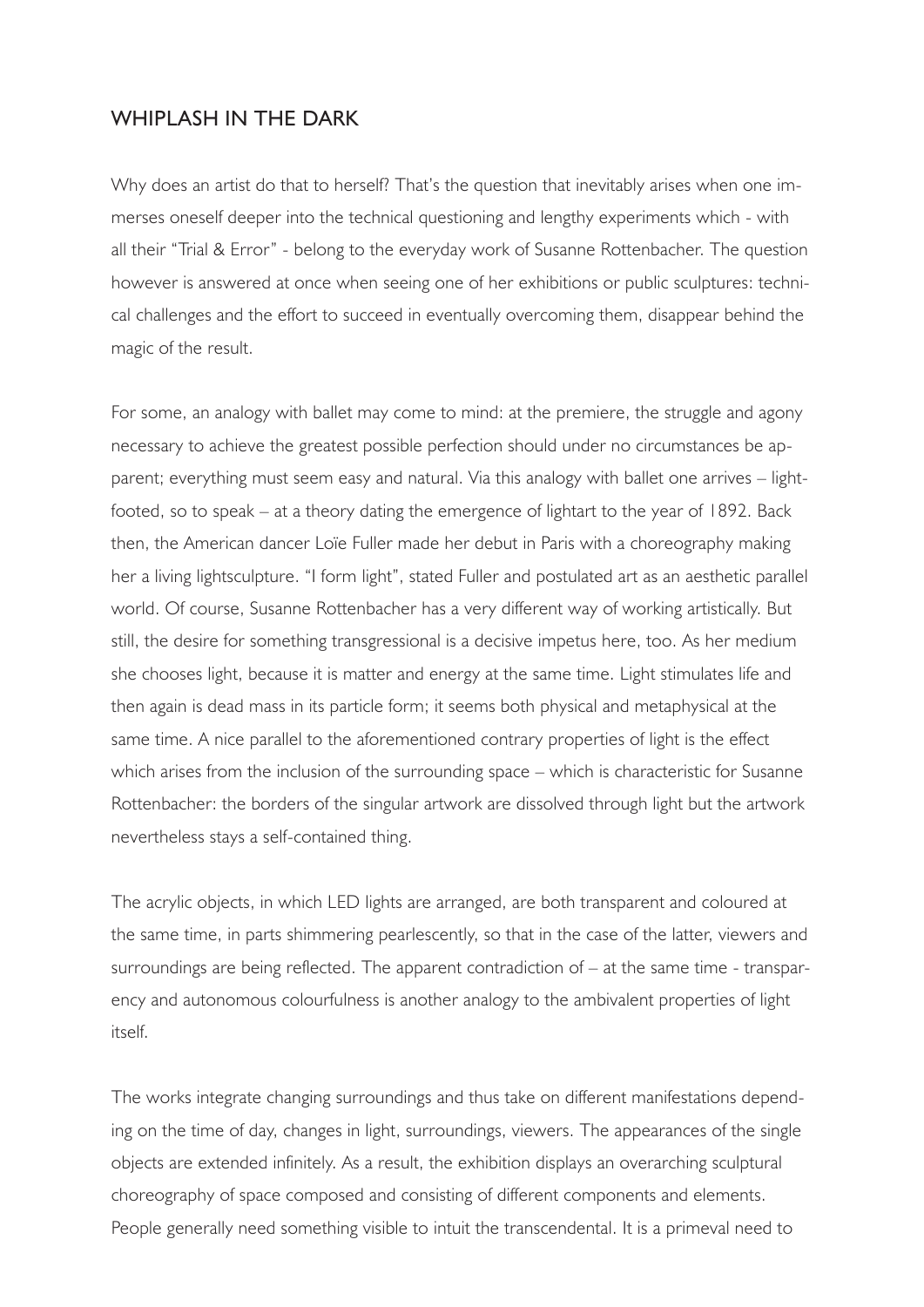create the transcendental with real means. The lit-up rings, which are continually present in works by Susanne Rottenbacher, can be associated with many things: from Romanesque chandeliers, portraying the celestial Jerusalem up to UFOs. In any case, the works involve the viewer – actually and figuratively. They encircle the viewer, surround the viewer and invite the viewer into another world. Light, as an artistic medium, is therefore a logical choice: in the majority of religions and customs it stands for life, salvation, enlightenment, renewal. Could one - on the strength of this tradition - say that lightart is a democratic art? It at least doesn't leave anyone "in the dark". It's not about decoding content on the basis of an elaborate level of education, but rather about individual and direct perception.

Susanne Rottenbacher's light installations display an absolute mastery of craftsmanship. She studied stage design at Barnard College, Columbia University in New York and light at the Bartlett School of Architecture and Planning in London. Whether it's about large-scale public artworks, or in contrast small-scale single light sculptures: at all times a stage opens up for the viewer, at all times the whole spatial situation changes radically through the artistic intervention. The choice of colour tones, the degree of transparency, size, form and type of light transform the entire atmosphere of public buildings and green spaces, as well as private households and gardens. And - alongside all the amazement about the aesthetic – activate the spectators to review their connection to themselves and things in general.

Without doubt, also the French artist Bernar Venet is master of the big stage as well as the special situation of outside sculpture with monumental sightlines. Susanne Rottenbacher has dedicated to him her extensive installation consisting of five arches: Colours in disorder, a tribute to Bernar Venet. The title plays with Arcs in Disorder, Venet's steel sculpture made of several open circles. However, whereas sculptures made of traditional materials require light to be thrown onto them, Rottenbacher's works light from the inside out. An ephemeral dialogue between the outside and the inside light emerges, unhampered by the "border" of transparent acrylic glass.

A new freedom in forming and design is granted here by the application of a special tube in which the LED dots disappear, producing a smooth and consistent light rather than discontinuous points of light. It enables Susanne Rottenbacher to write with light. She goes beyond